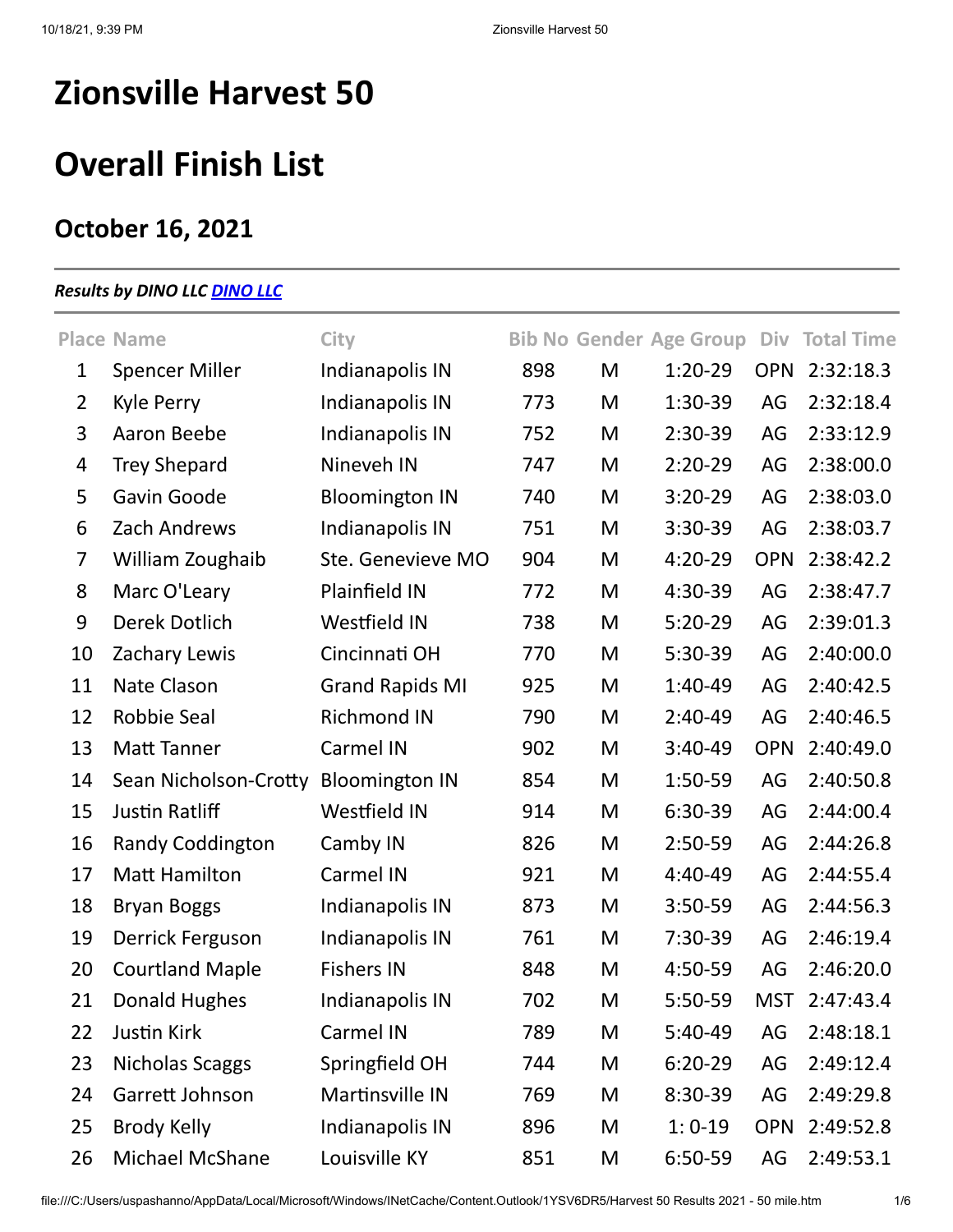| 27 | Mark Moshkovich          | Simpsonville KY          | 932 | M | 6:40-49   | AG         | 2:49:56.2 |
|----|--------------------------|--------------------------|-----|---|-----------|------------|-----------|
| 28 | Max Graman               | Cincinnati OH            | 741 | M | $7:20-29$ | AG         | 2:51:28.8 |
| 29 | Joshua Bozue             | Fairborn OH              | 755 | M | $9:30-39$ | AG         | 2:51:35.8 |
| 30 | Sean Conley              | <b>Highland IN</b>       | 941 | M | 7:50-59   | AG         | 2:53:15.0 |
| 31 | Dean Peterson            | Indianapolis IN          | 856 | M | 8:50-59   | AG         | 2:53:16.4 |
| 32 | Mike Wickstrom           | Valparaiso IN            | 923 | M | 9:50-59   | AG         | 2:54:00.8 |
| 33 | Nate Hyde                | <b>Fishers IN</b>        | 768 | M | 10:30-39  | AG         | 2:55:05.9 |
| 34 | Mark Damschroder         | Miamisburg OH            | 830 | M | 10:50-59  | AG         | 2:55:31.1 |
| 35 | Phelgar Washington       | Indianapolis IN          | 704 | M | 1:60-99   | <b>MST</b> | 2:57:41.8 |
| 36 | <b>William Coleman</b>   | Greenfield IN            | 735 | M | $8:20-29$ | AG         | 2:57:42.4 |
| 37 | Jason Mygrant            | Noblesville IN           | 852 | M | $7:40-49$ | AG         | 2:57:43.2 |
| 38 | John Richards            |                          | 943 | M | $9:20-29$ | AG         | 2:57:44.2 |
| 39 | <b>Brad Fennema</b>      | <b>Kouts IN</b>          | 922 | M | 11:30-39  | AG         | 2:57:44.8 |
| 40 | Lundun Friberg           | Green Bay WI             | 942 | M | 10:20-29  | AG         | 2:58:13.5 |
| 41 | <b>Phil Jones</b>        | <b>Westfield IN</b>      | 912 | M | 11:50-59  | AG         | 2:58:14.3 |
| 42 | <b>Geoffrey Chandler</b> | Indianapolis IN          | 875 | M | $2:60-99$ | AG         | 2:58:16.7 |
| 43 | <b>Robert Brooks</b>     | <b>Westfield IN</b>      | 822 | M | 12:50-59  | AG         | 2:59:01.1 |
| 44 | Ken Hunt                 | <b>Wooster OH</b>        | 767 | M | 12:30-39  | AG         | 2:59:34.3 |
| 45 | <b>Crosby Reasor</b>     | Louisville KY            | 775 | M | 13:30-39  | AG         | 2:59:35.9 |
| 46 | Michael Keppler          | Carmel IN                | 808 | M | 8:40-49   | AG         | 2:59:38.0 |
| 47 | Katie Ratliff            | <b>Westfield IN</b>      | 913 | F | 1:30-39   | AG         | 2:59:42.7 |
| 48 | <b>Brian Sullivan</b>    | South Bend IN            | 779 | M | 14:30-39  | AG         | 2:59:43.3 |
| 49 | Curt Jansen              | Lafayette IN             | 708 | M | 15:30-39  | <b>MTB</b> | 2:59:44.3 |
| 50 | <b>Tim Gavin</b>         | West Lafayette IN        | 837 | M | 13:50-59  | AG         | 3:00:05.2 |
| 51 | <b>Scott Phillips</b>    | Cincinnati OH            | 908 | M | 11:20-29  | <b>SS</b>  | 3:00:05.9 |
| 52 | Jeff Mason               | Lapel IN                 | 850 | M | 14:50-59  | AG         | 3:00:05.9 |
| 53 | <b>Richard Carson</b>    | Indianapolis IN          | 734 | M | 12:20-29  | AG         | 3:00:08.2 |
| 54 | Christopher Cain         | <b>Yellow Springs OH</b> | 705 | M | $9:40-49$ | <b>MTB</b> | 3:00:22.4 |
| 55 | <b>Gregory Dyas</b>      | Carmel IN                | 907 | M | 10:40-49  | <b>SS</b>  | 3:00:36.3 |
| 56 | Kevin Strawbridge        | Indianapolis IN          | 865 | M | 15:50-59  | AG         | 3:02:02.2 |
| 57 | Zach Deitch              | Indianapolis IN          | 737 | M | 13:20-29  | AG         | 3:02:05.9 |
| 58 | James Garner             | Louisville KY            | 866 | M | 14:20-29  | AG         | 3:02:06.5 |
| 59 | Drew Schmitz             | Indianapolis IN          | 745 | M | 15:20-29  | AG         | 3:02:25.0 |
| 60 | <b>Brad Kelly</b>        | Goshen IN                | 807 | M | 11:40-49  | AG         | 3:02:28.9 |
| 61 | <b>Chris Minor</b>       | <b>Hilliard OH</b>       | 771 | M | 16:30-39  | AG         | 3:02:45.2 |
| 62 | Patrick Shirmeyer        | Indianapolis IN          | 863 | M | 16:50-59  | AG         | 3:02:48.3 |

10/18/21, 9:39 PM Zionsville Harvest 50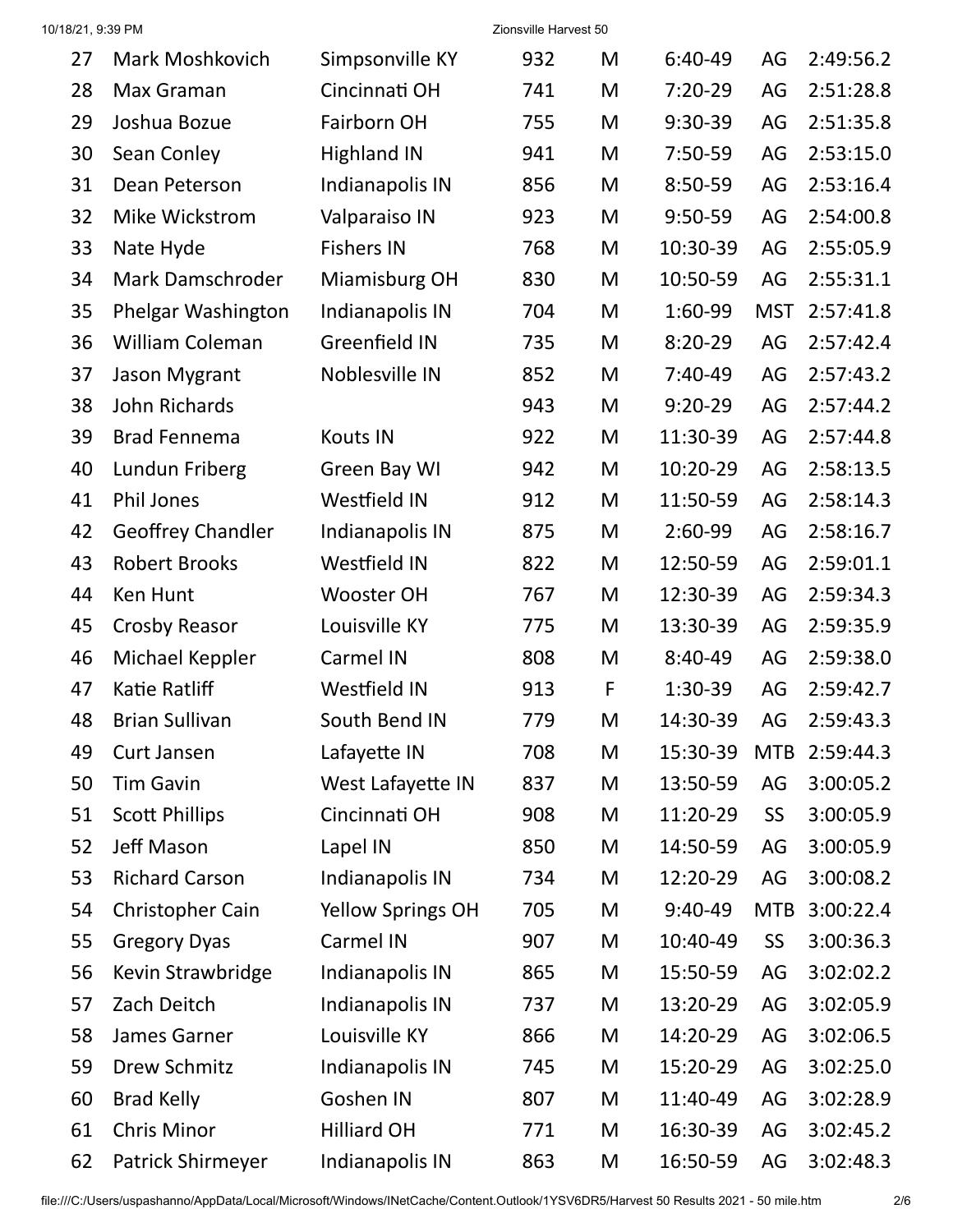#### 10/18/21, 9:39 PM Zionsville Harvest 50

| 63 | <b>Brett Fink</b>                       |                         | 834 | M | 17:50-59  | AG         | 3:03:40.1 |
|----|-----------------------------------------|-------------------------|-----|---|-----------|------------|-----------|
| 64 | <b>Matthew Laubach</b>                  | Indianapolis IN         | 897 | M | 16:20-29  | <b>OPN</b> | 3:04:31.2 |
| 65 | <b>Matt Curry</b>                       | Carmel IN               | 876 | M | 3:60-99   | AG         | 3:04:32.9 |
| 66 | Jim Kirkham                             | <b>Bloomington IN</b>   | 844 | M | 18:50-59  | AG         | 3:04:34.0 |
| 67 | <b>Phillips Hwang</b>                   | Indianapolis IN         | 787 | M | 12:40-49  | AG         | 3:06:00.4 |
| 68 | John Schmitz                            | Indianapolis IN         | 931 | M | 4:60-99   | AG         | 3:06:17.2 |
| 69 | <b>Kevin Noone</b>                      | Indianapolis IN         | 886 | M | 5:60-99   | AG         | 3:07:57.3 |
| 70 | <b>Brian Enlow</b>                      | Noblesville IN          | 706 | M | 13:40-49  | <b>MTB</b> | 3:08:19.7 |
| 71 | <b>Phil Noble</b>                       | Xenia OH                | 709 | M | 19:50-59  | <b>MTB</b> | 3:08:24.0 |
| 72 | Douglas Joos                            | S Charleston OH         | 843 | M | 20:50-59  | AG         | 3:08:27.0 |
| 73 | Jason Tellez                            | Lebanon OH              | 816 | M | 14:40-49  | AG         | 3:08:34.3 |
| 74 | <b>Grace Walther</b>                    | Indianapolis IN         | 713 | F | $1:20-29$ | AG         | 3:08:34.5 |
| 75 | Jim Whaley                              | Lagrange KY             | 791 | M | 15:40-49  | AG         | 3:09:41.3 |
| 76 | William Kaufman                         | Louisville KY           | 806 | M | 16:40-49  | AG         | 3:09:42.0 |
| 77 | <b>Mark Gilmore</b>                     | Centerville OH          | 879 | M | 6:60-99   | AG         | 3:09:46.9 |
| 78 | Michael Krug                            | Zionsville IN           | 809 | M | 17:40-49  | AG         | 3:09:47.0 |
| 79 | <b>Brian Rismiller</b>                  | <b>Westfield IN</b>     | 859 | M | 21:50-59  | AG         | 3:09:48.2 |
| 80 | Adrian Buganza Tepole West Lafayette IN |                         | 892 | M | 17:30-39  | <b>OPN</b> | 3:09:50.9 |
| 81 | <b>Tyler Conant</b>                     | Indianapolis IN         | 757 | M | 18:30-39  | AG         | 3:10:01.3 |
| 82 | John Maegerlein                         | <b>Bedford IN</b>       | 743 | M | 17:20-29  | AG         | 3:10:12.9 |
| 83 | Chris Jewell                            | Franklin IN             | 788 | M | 18:40-49  | AG         | 3:11:33.3 |
| 84 | John Rodgers                            | <b>Batesville IN</b>    | 860 | M | 22:50-59  | AG         | 3:11:48.1 |
| 85 | <b>Spencer Dell</b>                     | Indianapolis IN         | 758 | M | 19:30-39  | AG         | 3:12:03.4 |
| 86 | Dave Bradway                            | Noblesville IN          | 756 | M | 20:30-39  | AG         | 3:12:06.7 |
| 87 | Cody Hardley                            | Fort Wayne IN           | 765 | M | 21:30-39  | AG         | 3:12:12.0 |
| 88 | Doug Lewis                              | <b>Covington KY</b>     | 847 | M | 23:50-59  | AG         | 3:12:47.8 |
| 89 | Phil Perry                              | Indianapolis IN         | 919 | M | 7:60-99   | AG         | 3:12:55.9 |
| 90 | <b>Connor Super</b>                     | Troy OH                 | 749 | M | 18:20-29  | AG         | 3:13:24.9 |
| 91 | <b>Garrett Weiler</b>                   | <b>New Palestine IN</b> | 782 | M | 22:30-39  | AG         | 3:13:56.1 |
| 92 | Jeffrey Chambers                        | <b>Elkhart IN</b>       | 825 | M | 24:50-59  | AG         | 3:14:18.1 |
| 93 | Rob Herzog                              | Carmel IN               | 802 | M | 19:40-49  | AG         | 3:14:18.5 |
| 94 | John Evers                              | Louisville KY           | 924 | M | 25:50-59  | <b>OPN</b> | 3:14:28.1 |
| 95 | <b>Amir Danel</b>                       | Indianapolis IN         | 894 | M | 19:20-29  | <b>OPN</b> | 3:15:53.1 |
| 96 | <b>Timothy Fish</b>                     | Zionsville IN           | 800 | M | 20:40-49  | AG         | 3:16:07.9 |
| 97 | Mark Carlson                            | Indianapolis IN         | 823 | M | 26:50-59  | AG         | 3:16:20.4 |
| 98 | <b>Timothy Gettelfinger</b>             | Charlestown IN          | 878 | M | 8:60-99   | AG         | 3:16:45.9 |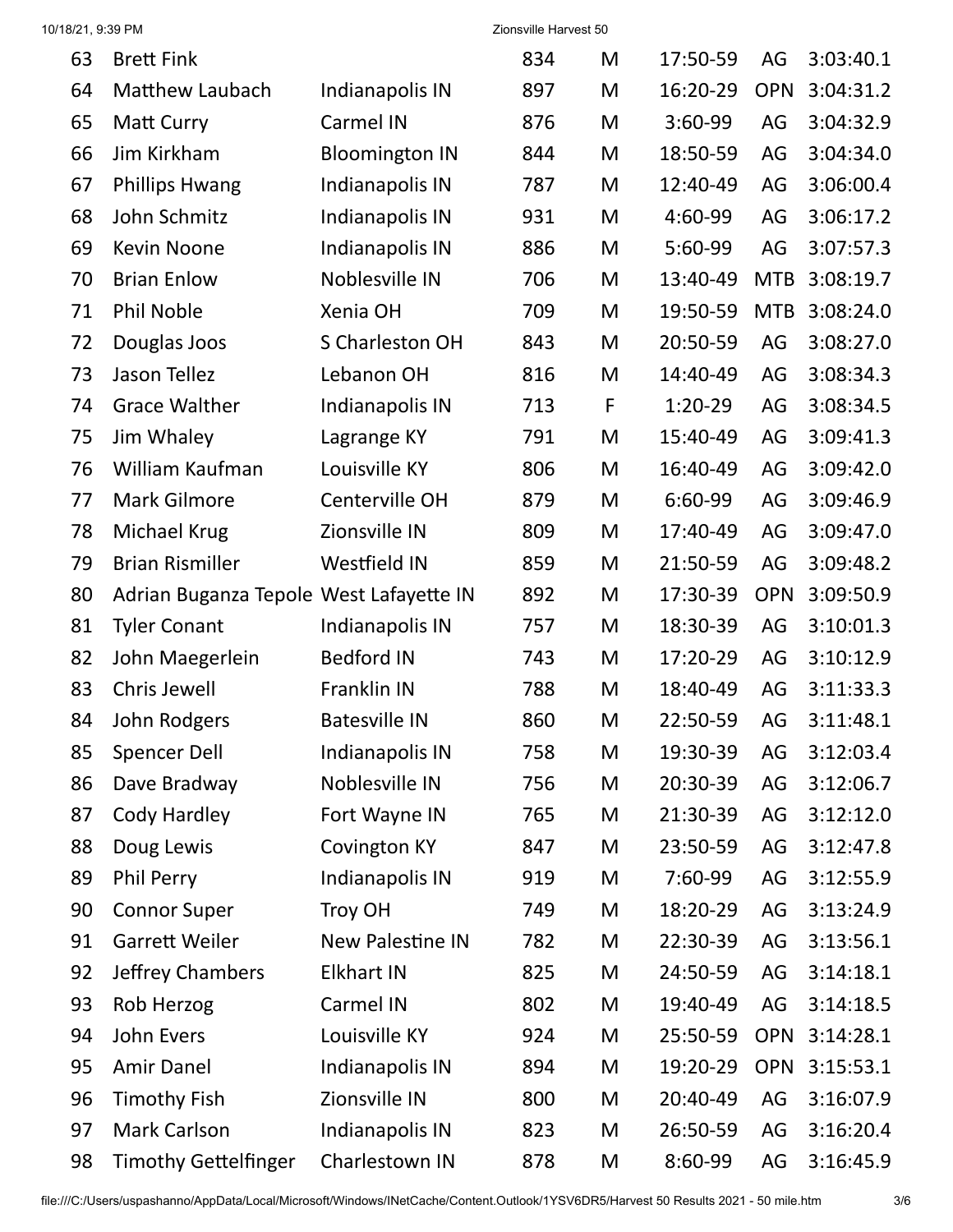| 10/18/21, 9:39 PM |                          |                       | Zionsville Harvest 50 |   |                                |            |                   |
|-------------------|--------------------------|-----------------------|-----------------------|---|--------------------------------|------------|-------------------|
| 99                | John Eller               | St. Augustine FL      | 759                   | M | 23:30-39                       | AG         | 3:16:48.4         |
| 100               | <b>Trevor Carter</b>     | Indianapolis IN       | 824                   | M | 27:50-59                       | AG         | 3:17:18.4         |
|                   |                          |                       |                       |   |                                |            |                   |
|                   | <b>Place Name</b>        | City                  |                       |   | <b>Bib No Gender Age Group</b> | Div        | <b>Total Time</b> |
| 101               | Jim Halpin               | <b>Covington KY</b>   | 839                   | M | 28:50-59                       | AG         | 3:17:29.8         |
| 102               | Sean Leslie              | <b>Columbus IN</b>    | 810                   | M | 21:40-49                       | AG         | 3:17:41.2         |
| 103               | <b>Scott Hallberg</b>    | Indianapolis IN       | 838                   | M | 29:50-59                       | AG         | 3:18:08.9         |
| 104               | Dustin Knight            | <b>Elkhart IN</b>     | 920                   | M | 24:30-39                       | AG         | 3:18:29.5         |
| 105               | <b>Shawn Cooper</b>      | Indianapolis IN       | 828                   | M | 30:50-59                       | AG         | 3:18:56.3         |
| 106               | Chad Nay                 | <b>Carmel IN</b>      | 853                   | M | 31:50-59                       | AG         | 3:19:31.9         |
| 107               | <b>Vincent Koser</b>     | West Lafayette IN     | 846                   | M | 32:50-59                       | AG         | 3:19:39.1         |
| 108               | David Roetker            | Lafayette IN          | 861                   | M | 33:50-59                       | AG         | 3:20:10.7         |
| 109               | Scott Kalish             | Wauconda IL           | 916                   | M | 34:50-59                       | AG         | 3:20:23.3         |
| 110               | <b>Andrew Buffinaron</b> | <b>Highland IN</b>    | 928                   | M | 25:30-39                       | AG         | 3:20:35.5         |
| 111               | Scott Wagner             | Fort Wayne IN         | 909                   | M | 9:60-99                        | SS         | 3:20:45.0         |
| 112               | Doug Sears               | <b>Fishers IN</b>     | 887                   | M | 10:60-99                       | AG         | 3:21:14.4         |
| 113               | Fred Iverson             | Noblesville IN        | 746                   | M | 20:20-29                       | AG         | 3:22:05.4         |
| 114               | <b>Kevin Black</b>       | Carmel IN             | 819                   | M | 35:50-59                       | AG         | 3:23:01.9         |
| 115               | <b>Rick Harden</b>       | Middletown IN         | 880                   | M | 11:60-99                       | AG         | 3:23:51.7         |
| 116               | <b>Russell Nichols</b>   | Carmel IN             | 811                   | M | 22:40-49                       | AG         | 3:24:00.4         |
| 117               | John Coll                | Zionsville IN         | 827                   | M | 36:50-59                       | AG         | 3:25:04.0         |
| 118               | Jeremiah Fletcher        | <b>Columbus IN</b>    | 785                   | M | 23:40-49                       | AG         | 3:25:21.3         |
| 119               | Dan Martin               | Sheridan IN           | 849                   | M | 37:50-59                       | AG         | 3:25:46.0         |
| 120               | <b>Patrick Smith</b>     | Westfield IN          | 748                   | M | 21:20-29                       | AG         | 3:26:11.4         |
| 121               | <b>Ben Fusco</b>         | Muncie IN             | 739                   | M | 22:20-29                       | AG         | 3:26:22.3         |
| 122               | <b>Thomas Dixon</b>      | <b>Riverside IL</b>   | 729                   | M | $2:0-19$                       | AG         | 3:27:48.5         |
| 123               | <b>Shayne Dillinger</b>  | <b>Beavercreek OH</b> | 831                   | M | 38:50-59                       | AG         | 3:27:58.8         |
| 124               | Gio Deluca               | Carmel IN             | 877                   | M | 12:60-99                       | AG         | 3:28:06.2         |
| 125               | <b>Michael Hussey</b>    | Carmel IN             | 842                   | M | 39:50-59                       | AG         | 3:28:27.7         |
| 126               | <b>Robert Dixon</b>      | <b>Riverside IL</b>   | 832                   | M | 40:50-59                       | AG         | 3:28:42.3         |
| 127               | <b>Anson Sperry</b>      | Lebanon IN            | 901                   | M | $3:0-19$                       | <b>OPN</b> | 3:28:59.9         |
| 128               | <b>Philip Sperry</b>     | Lebanon IN            | 864                   | M | 41:50-59                       | AG         | 3:29:01.8         |
| 129               | speedway wheelm          | <b>Anderson IN</b>    | 911                   | M | $4:0-19$                       | <b>TND</b> | 3:29:08.5         |
| 130               | <b>Bill Ziegert</b>      | Indianapolis IN       | 871                   | M | 42:50-59                       | AG         | 3:29:13.3         |
| 131               | Clay Hildreth            | Carmel IN             | 882                   | M | 13:60-99                       | AG         | 3:29:19.0         |
| 132               | David Valadez            | Carmel IN             | 867                   | M | 43:50-59                       | AG         | 3:29:22.5         |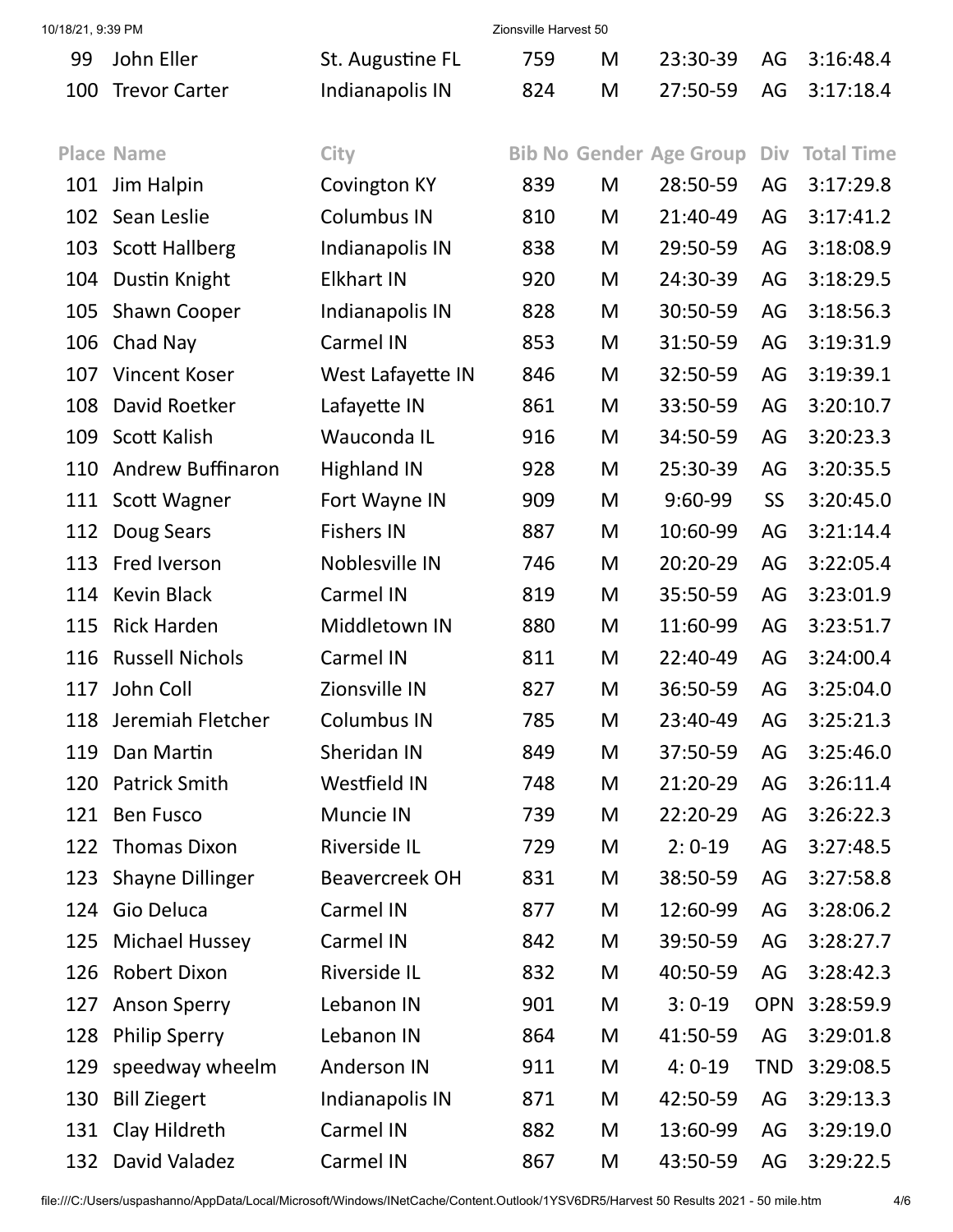| 10/18/21, 9:39 PM |                            |                            | Zionsville Harvest 50 |              |           |            |           |
|-------------------|----------------------------|----------------------------|-----------------------|--------------|-----------|------------|-----------|
| 133               | <b>Dimitrios Valioulis</b> | <b>Carmel IN</b>           | 903                   | M            | 23:20-29  | <b>OPN</b> | 3:32:31.9 |
| 134               | Dana Clewlow-Bray          | Evansville IN              | 720                   | F            | 1:40-49   | AG         | 3:33:05.9 |
| 135               | <b>Tom Stanouiffe</b>      | Mc Cordsville IN           | 944                   | M            | 44:50-59  | AG         | 3:33:12.4 |
| 136               | Michael Schumacher         | <b>Fishers IN</b>          | 813                   | M            | 24:40-49  | AG         | 3:33:23.0 |
| 137               | Eli House                  | Indianapolis IN            | 742                   | M            | 24:20-29  | AG         | 3:34:03.0 |
| 138               | <b>Marta Morris</b>        | <b>Grand Junction CO</b>   | 711                   | $\mathsf{F}$ | $2:20-29$ | AG         | 3:34:05.1 |
| 139               | <b>Christopher Brown</b>   | <b>Fishers IN</b>          | 797                   | M            | 25:40-49  | AG         | 3:34:14.5 |
| 140               | <b>Brian Holzhausen</b>    | Mccordsville IN            | 803                   | M            | 26:40-49  | AG         | 3:34:49.2 |
| 141               | Sam Alvares                | <b>Colorado Springs CO</b> | 732                   | M            | 25:20-29  | AG         | 3:35:16.8 |
| 142               | <b>Christine Condon</b>    | Odessa FL                  | 927                   | F            | $2:30-39$ | <b>OPN</b> | 3:35:27.5 |
| 143               | Lincoln Perkins            | Frankfort IN               | 855                   | M            | 45:50-59  | AG         | 3:36:19.5 |
| 144               | <b>Kinsey Forston</b>      | Mccordsville IN            | 716                   | $\mathsf{F}$ | $3:30-39$ | AG         | 3:37:44.4 |
| 145               | <b>Wade Hinkle</b>         | Carmel IN                  | 895                   | M            | 27:40-49  | <b>OPN</b> | 3:37:44.5 |
| 146               | Mike Hutson                | Indianapolis IN            | 883                   | M            | 14:60-99  | AG         | 3:39:00.6 |
| 147               | <b>Heather Coddington</b>  | Camby IN                   | 721                   | F            | $2:40-49$ | AG         | 3:39:38.2 |
| 148               | Lithko/Redbull             | <b>Batesville IN</b>       | 910                   | M            | $5:0-19$  | <b>TND</b> | 3:40:40.8 |
| 149               | John Hoffman               | <b>Carmel IN</b>           | 841                   | M            | 46:50-59  | AG         | 3:40:59.5 |
| 150               | Roger Heldman              | Indianapolis IN            | 881                   | M            | 47:50-59  | AG         | 3:41:09.4 |
| 151               | David Bilos                | Fort Wayne IN              | 818                   | M            | 48:50-59  | AG         | 3:41:20.9 |
| 152               | Alan Floyd                 | Evansville IN              | 836                   | M            | 49:50-59  | AG         | 3:41:38.5 |
| 153               | <b>Chuck Okenfuss</b>      | <b>Carmel IN</b>           | 938                   | M            | 50:50-59  | AG         | 3:41:55.7 |
|                   | 154 Michael Corby          | Carmel IN                  | 829                   | M            | 51:50-59  | AG         | 3:42:16.2 |
| 155               | Fred Iversen               | Carmel IN                  | 915                   | M            | 28:40-49  | AG         | 3:42:20.1 |
| 156               | Jason Boyd                 | Lawrenceburg IN            | 796                   | M            | 29:40-49  | AG         | 3:42:53.2 |
| 157               | Nicole Borem Schickel      | Carmel IN                  | 719                   | F            | $3:40-49$ | AG         | 3:43:19.0 |
| 158               | <b>Beth Kalish</b>         | Wauconda IL                | 917                   | F            | 1:50-59   | AG         | 3:44:11.0 |
| 159               | Jim Streisel               | Noblesville IN             | 814                   | M            | 30:40-49  | AG         | 3:44:12.8 |
| 160               | Paul Wheeler               | Zionsville IN              | 731                   | M            | $6:0-19$  | AG         | 3:44:53.6 |
| 161               | Owen Bittner               | Indianapolis PA            | 905                   | M            | 52:50-59  | <b>SS</b>  | 3:45:02.8 |
| 162               | John Smith                 | Peotone IL                 | 778                   | M            | 26:30-39  | AG         | 3:45:07.5 |
| 163               | Ron Dawson                 | Carmel IN                  | 936                   | M            | 53:50-59  | AG         | 3:46:39.0 |
| 164               | Peter Hitzeman             | Dayton OH                  | 707                   | M            | 27:30-39  | <b>MTB</b> | 3:46:53.5 |
| 165               | <b>Brian Witzig</b>        | Zionsville IN              | 792                   | M            | 31:40-49  | AG         | 3:47:32.4 |
| 166               | John Watson                | Indianapolis IN            | 868                   | M            | 54:50-59  | AG         | 3:47:48.6 |
| 167               | Debbie Coll                | Zionsville IN              | 725                   | F            | 2:50-59   | AG         | 3:51:05.1 |
|                   | 168 Luke Wendt             | Westerville OH             | 926                   | M            | 55:50-59  | AG         | 3:53:03.4 |